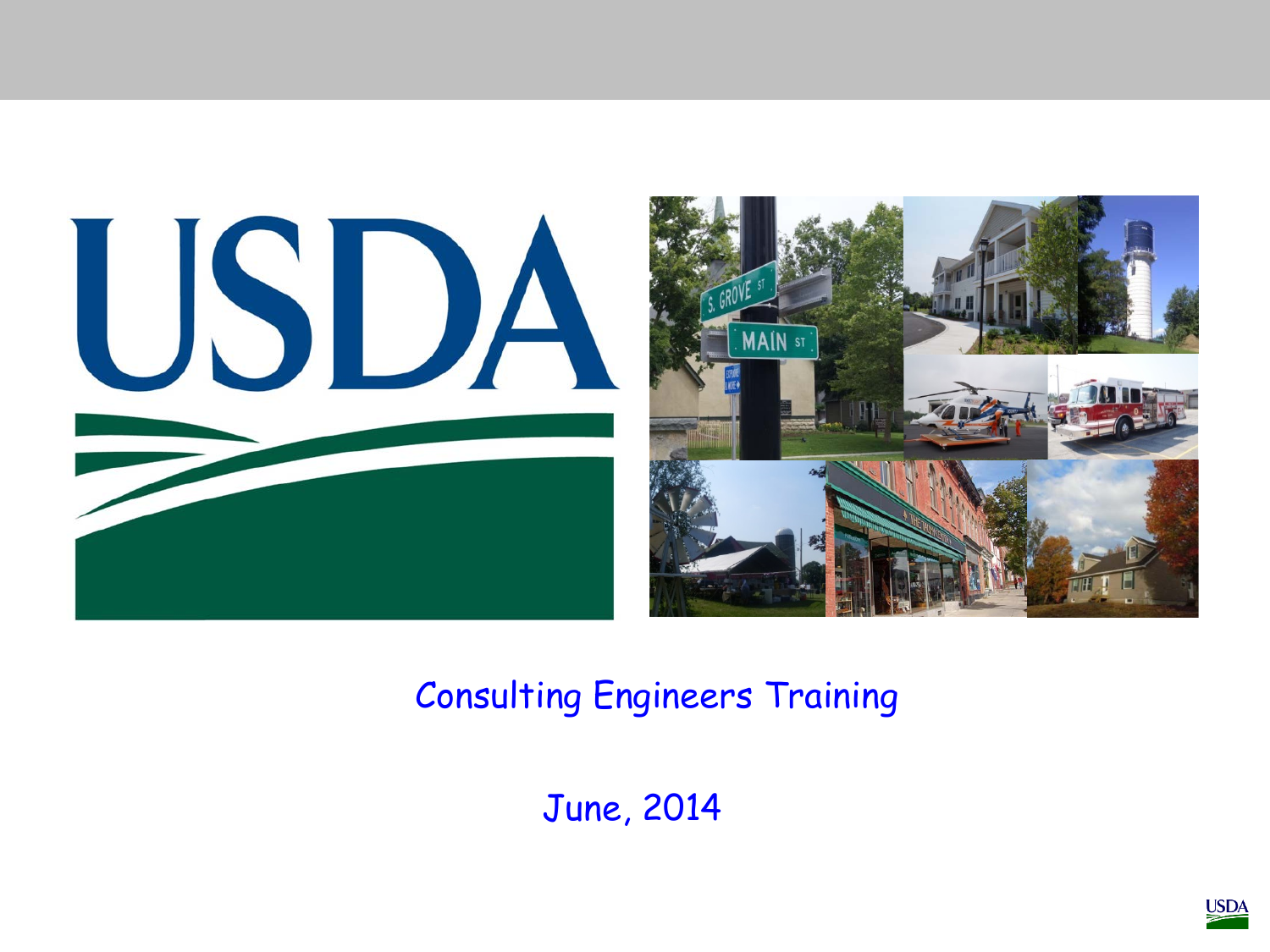## **TERMINOLOGY**

• New District vs. District Extension

• Wholesale User

• Outside Users

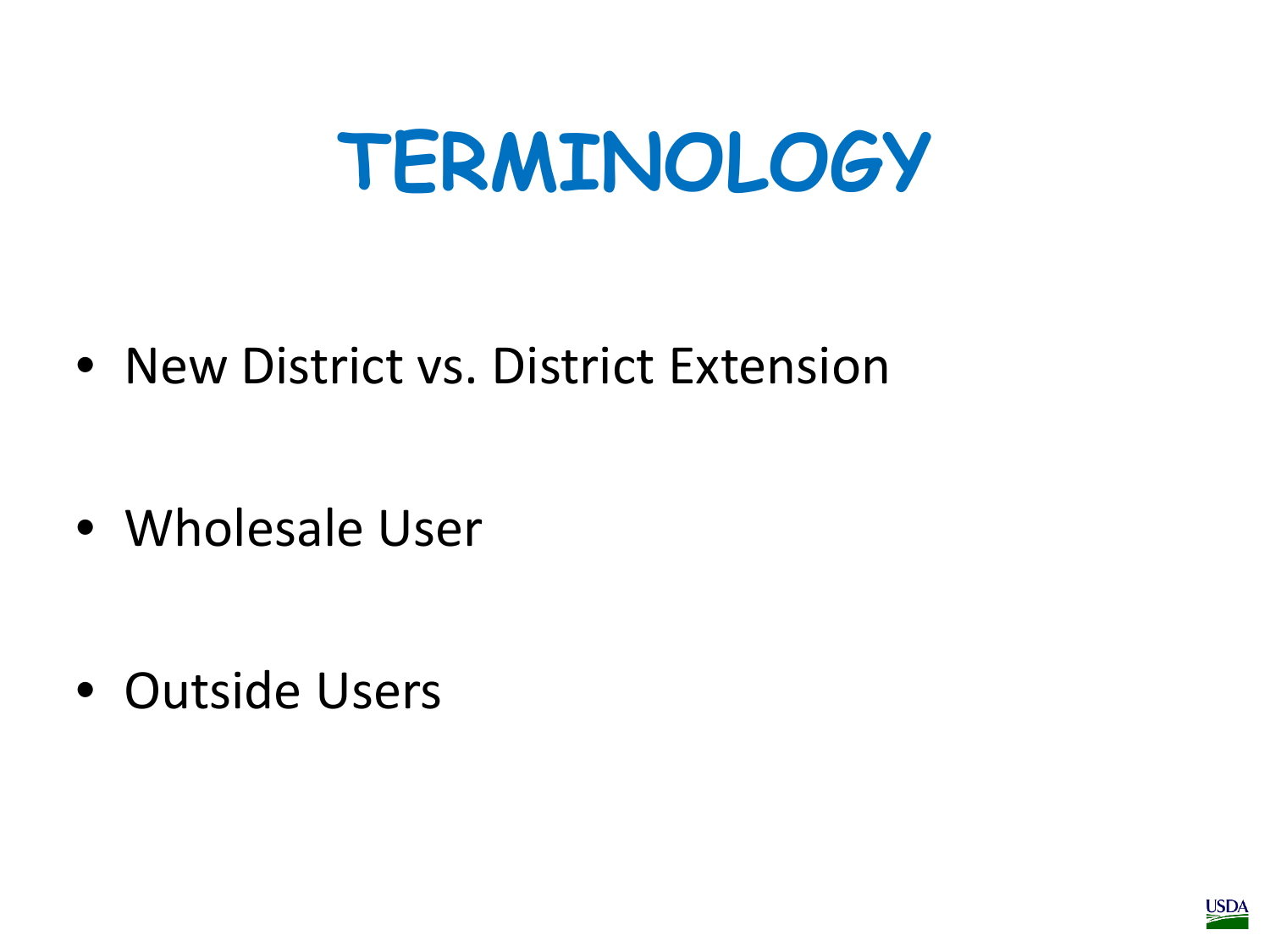## **TERMINOLOGY**

• Vacant Parcels

• Residential User

• Commercial/Other User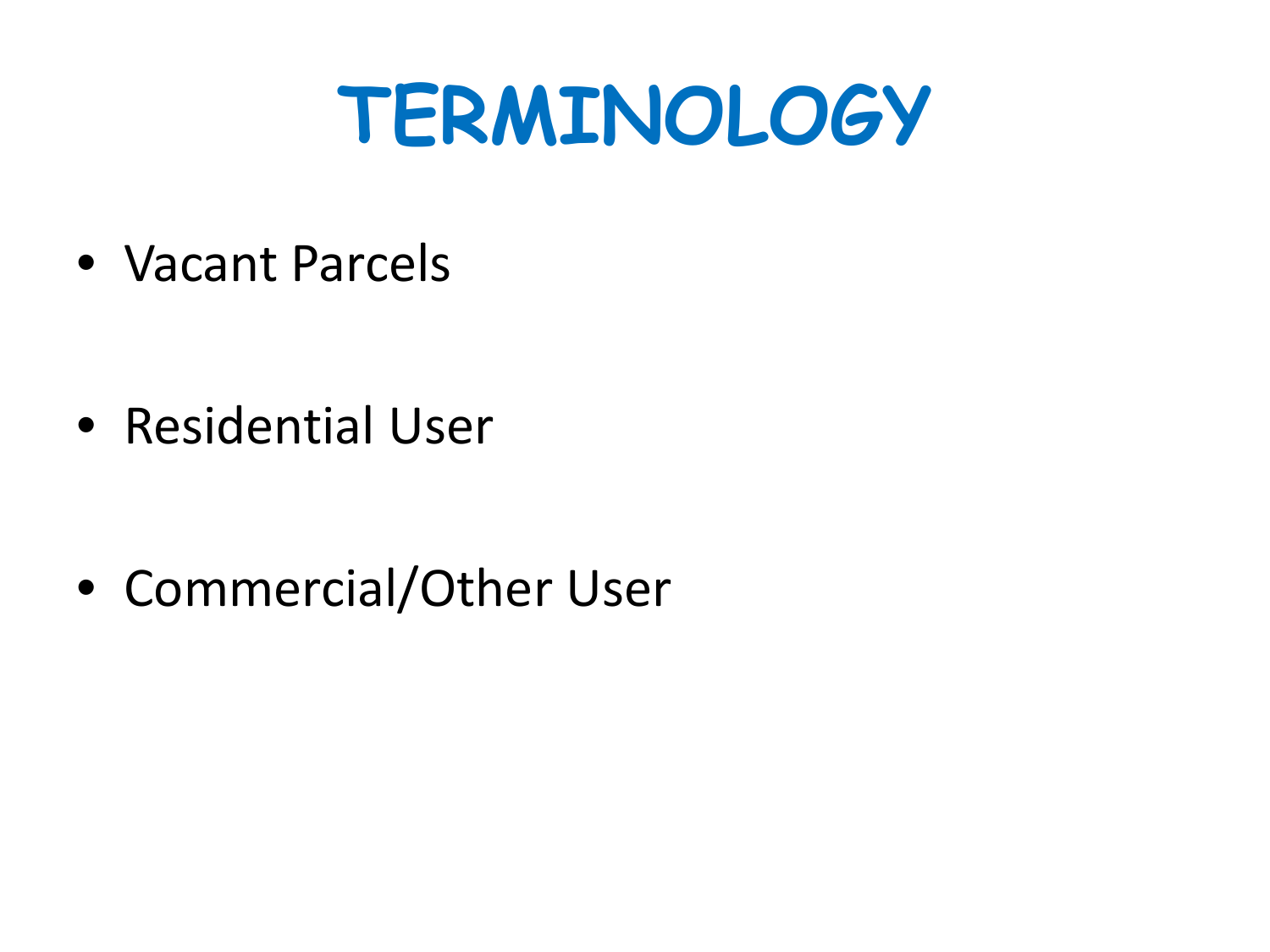## **EDU'S DEFINED**

- Equivalent Dwelling Units (EDU's) are based on the average consumption per day /month/year for the residential customers.
- Average Consumption is used to convert the commercial users to an equivalent number of residential users.

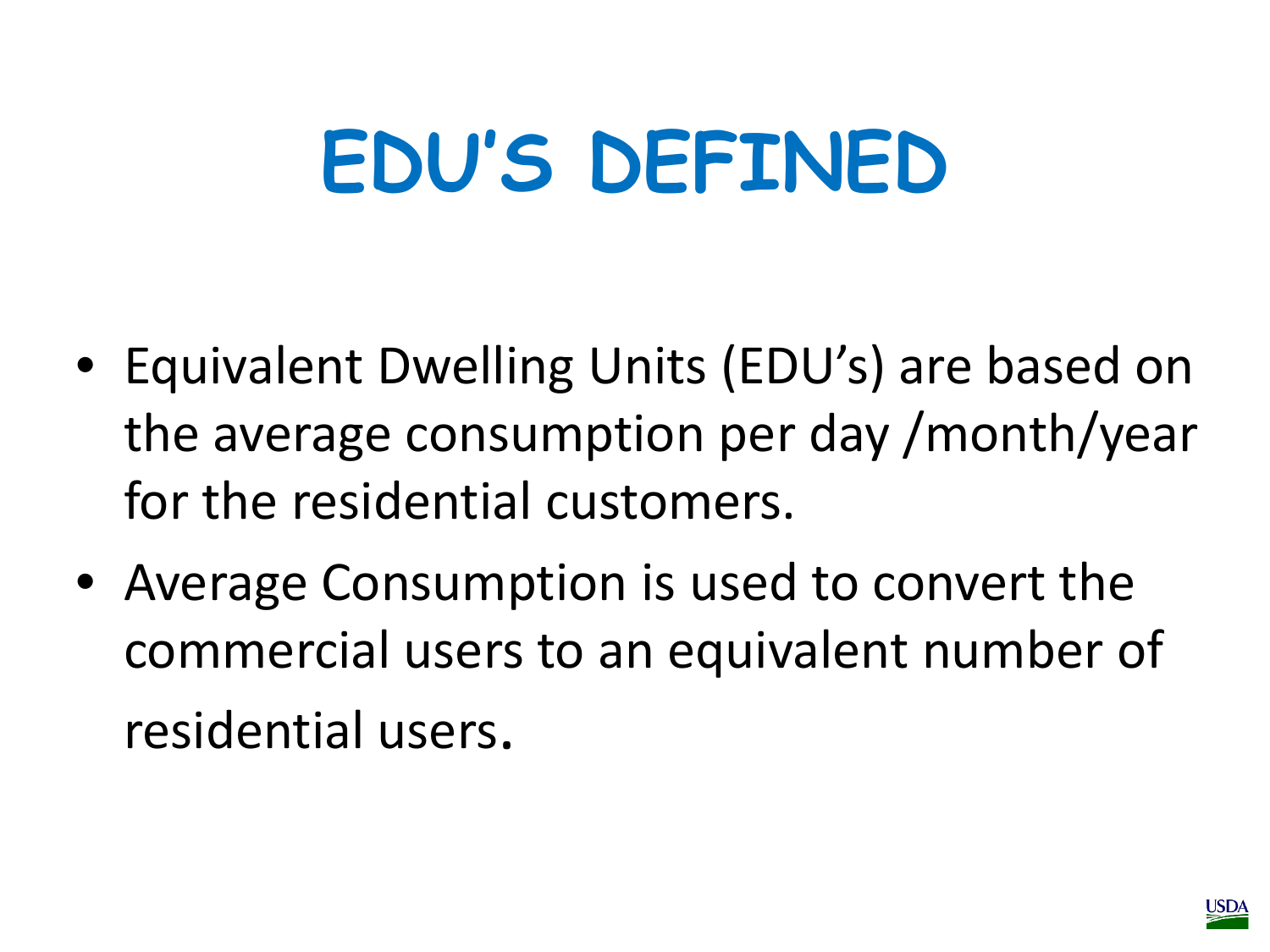- Residential Average Consumption
	- Residential Users
	- 110 users use a total of 15,090 GPD
	- 15,090/110 EDU's = 137 GPD/EDU
	- $-137$  x 365 days = 50,005/12 = 4,167 GPM

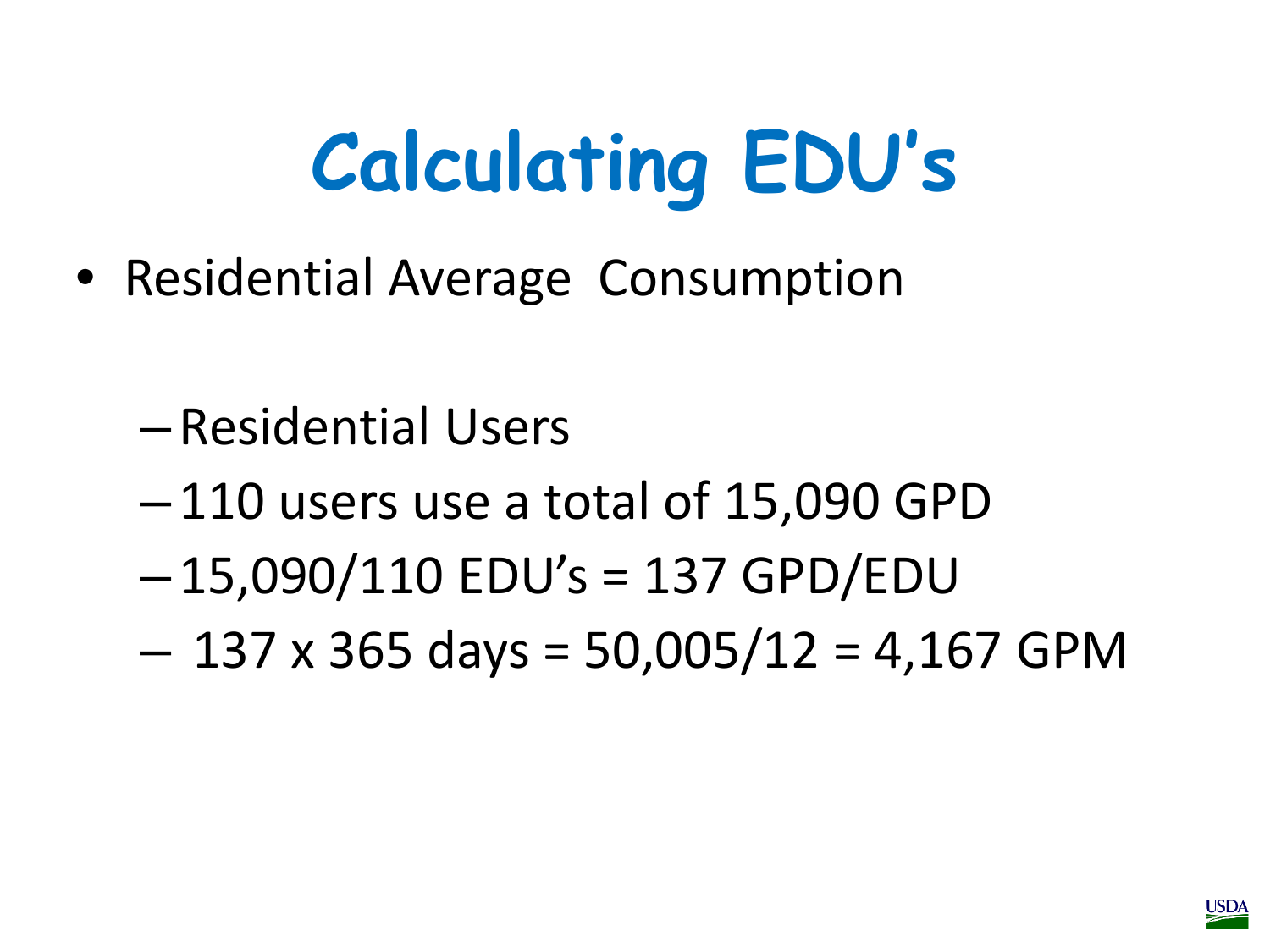- Commercial Users
	- Commercial Users
	- 7 users use a total of 5,162 gallons/day
	- $-5,162/137$  GPD for residential =
	- $-38$  EDU's

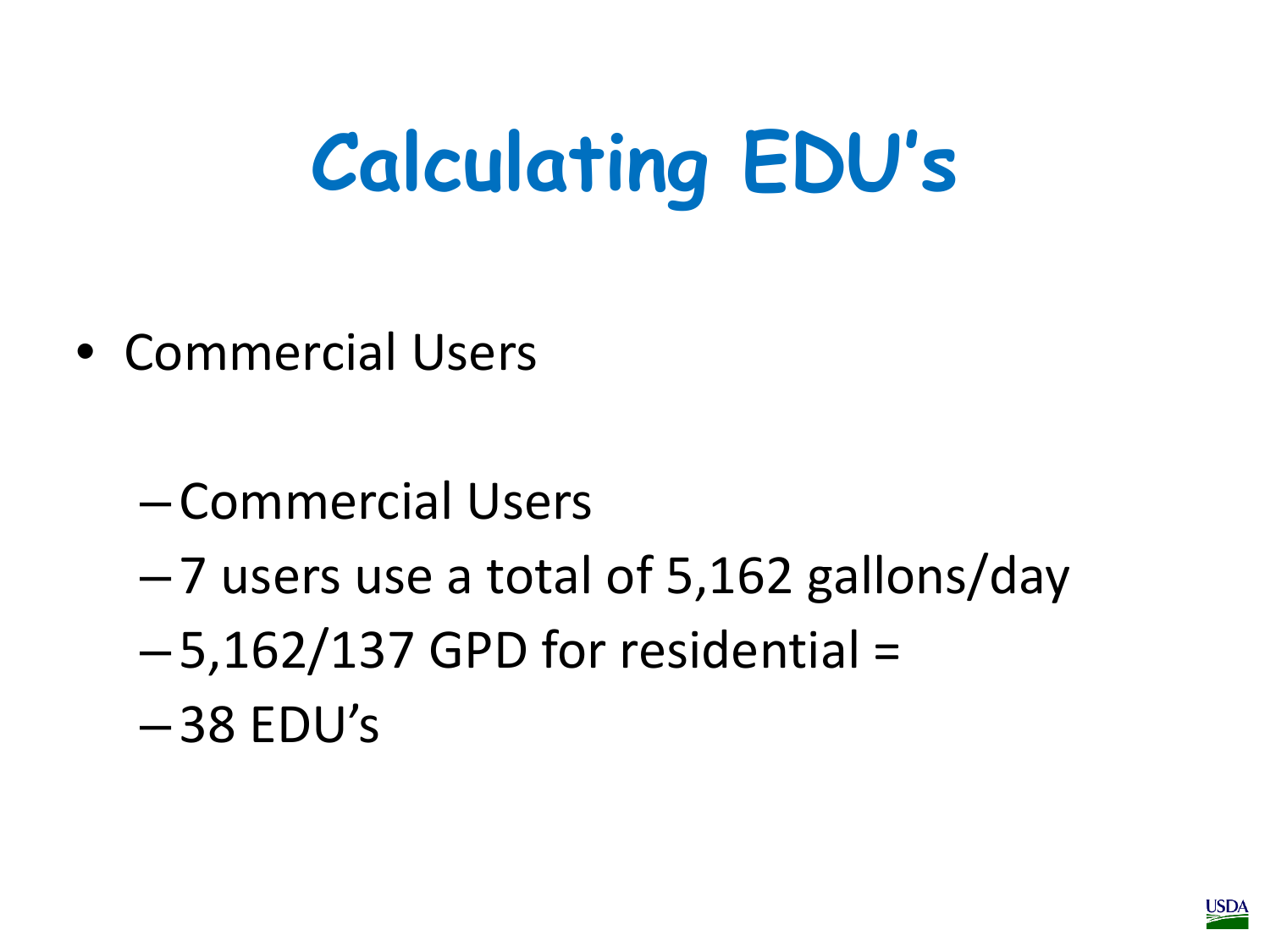- Vacant Parcels
	- Each vacant parcel will be charged ½ EDU for debt service
	- $-14$  vacant parcels = 7 EDU's

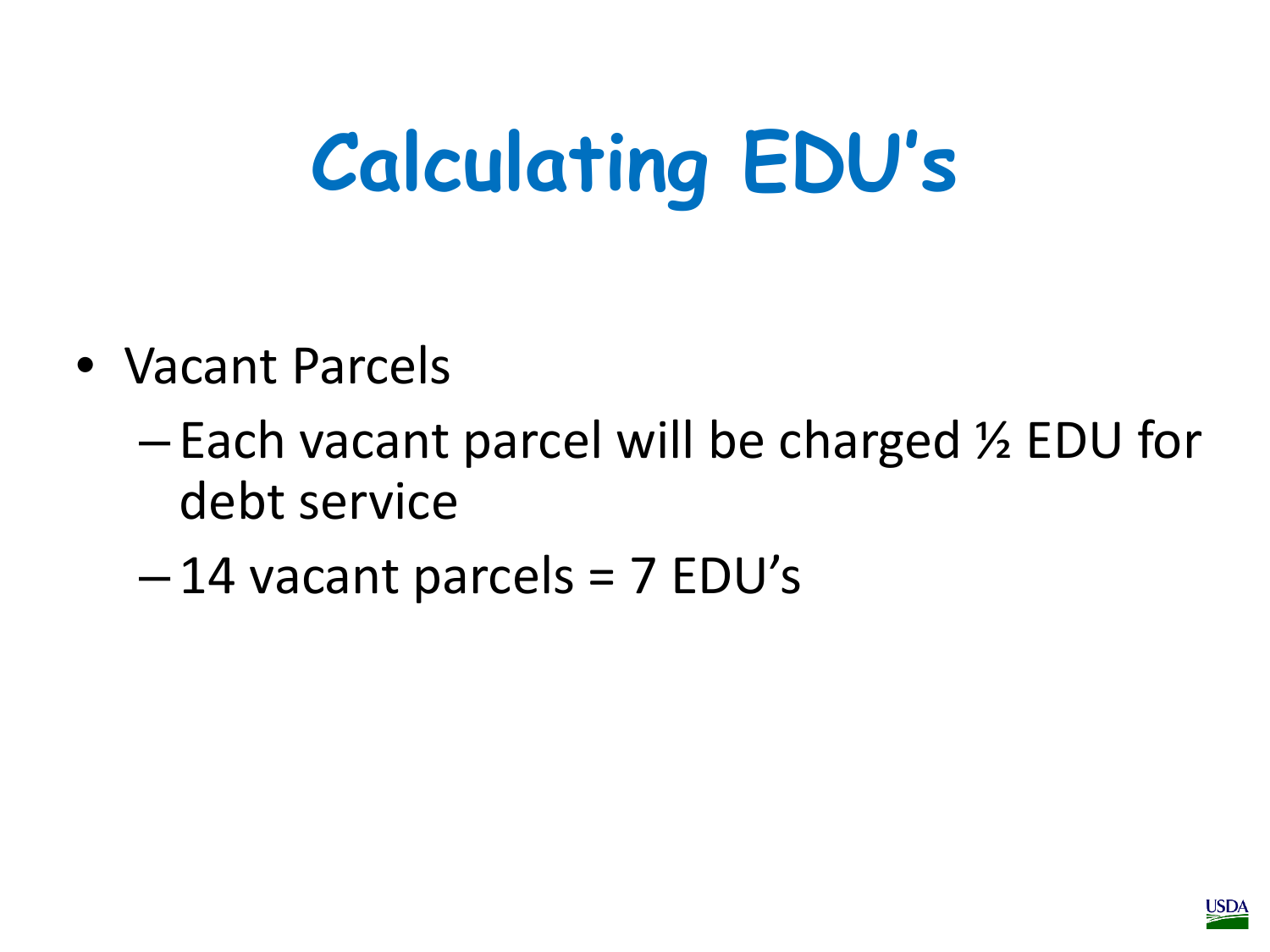| • Total EDU's for O & M |     |
|-------------------------|-----|
| -Residential            | 110 |
| -Commercial             | 38  |
| $-$ Total EDU's         | 148 |

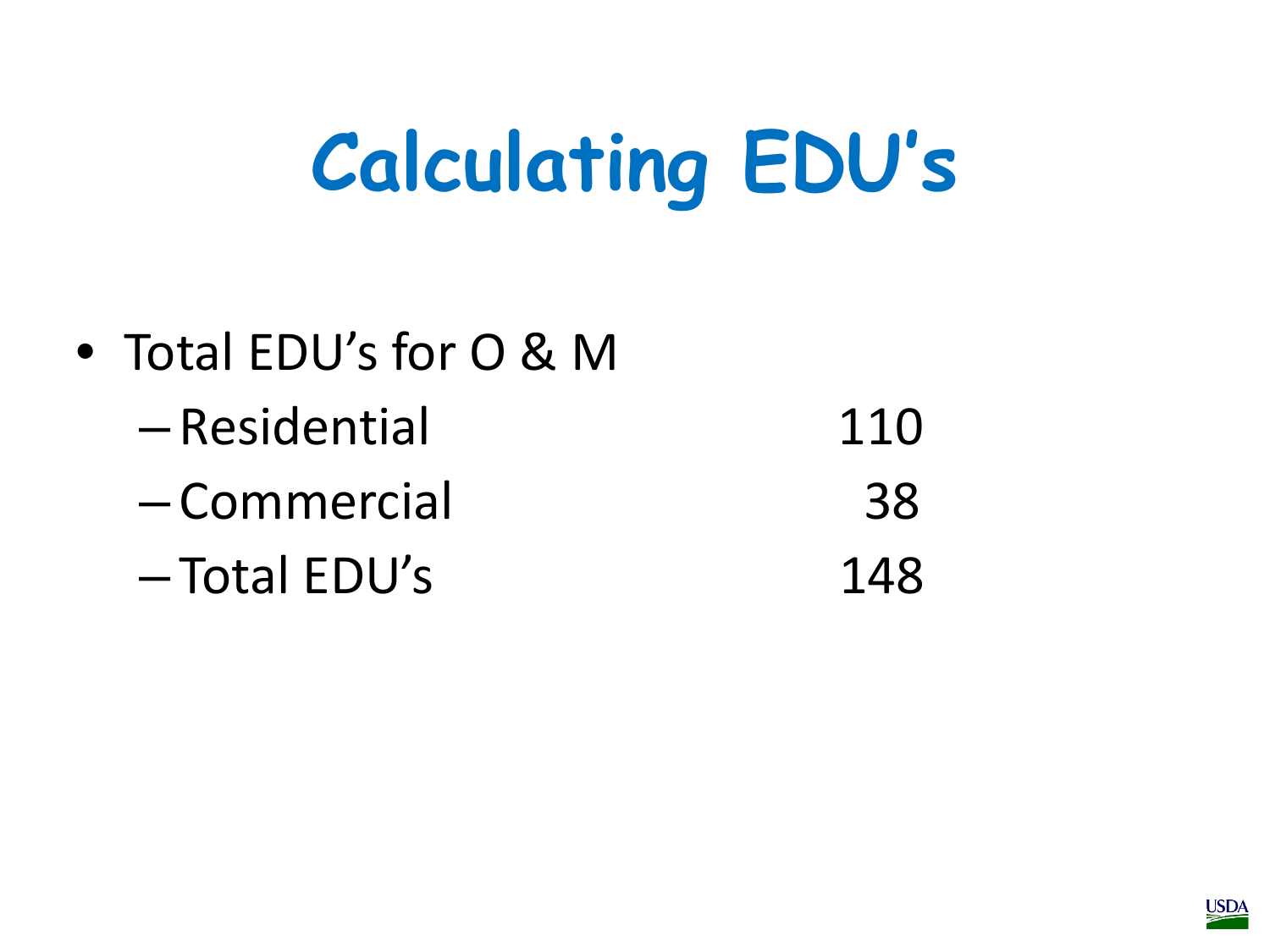| • Total EDU's for Debt Service |     |
|--------------------------------|-----|
| -All Residential               | 110 |
| -All Commercial                | 38  |
| -Vacant Parcels                |     |
| -Total EDU's                   | 155 |

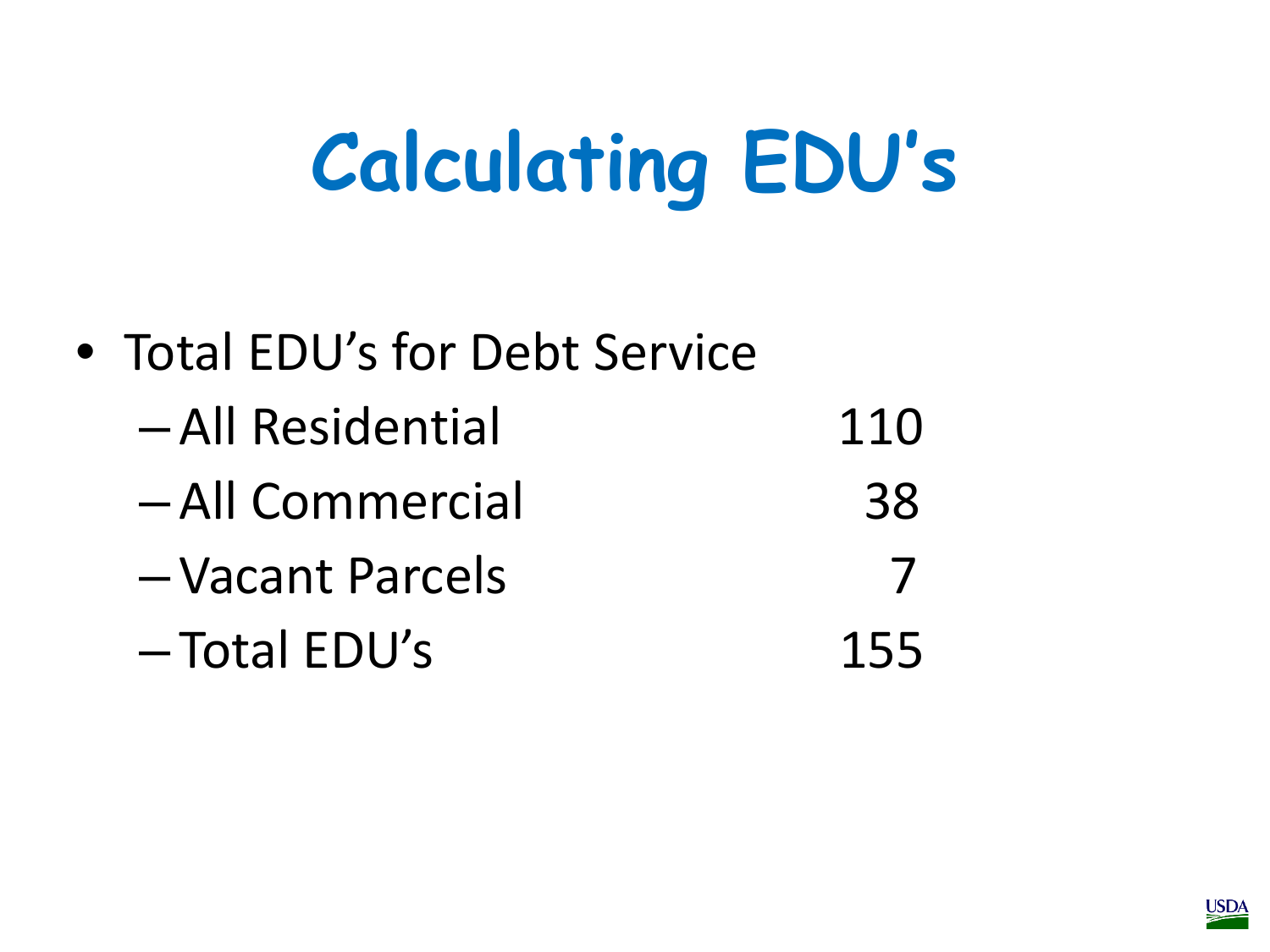# **Other Operating Income**

• The applicants Audit or Annual Financial Statement Update Document (AUD) filed with NYS will be reviewed to determine if there is other operating income such as Interest/Penalties that needs to be included.

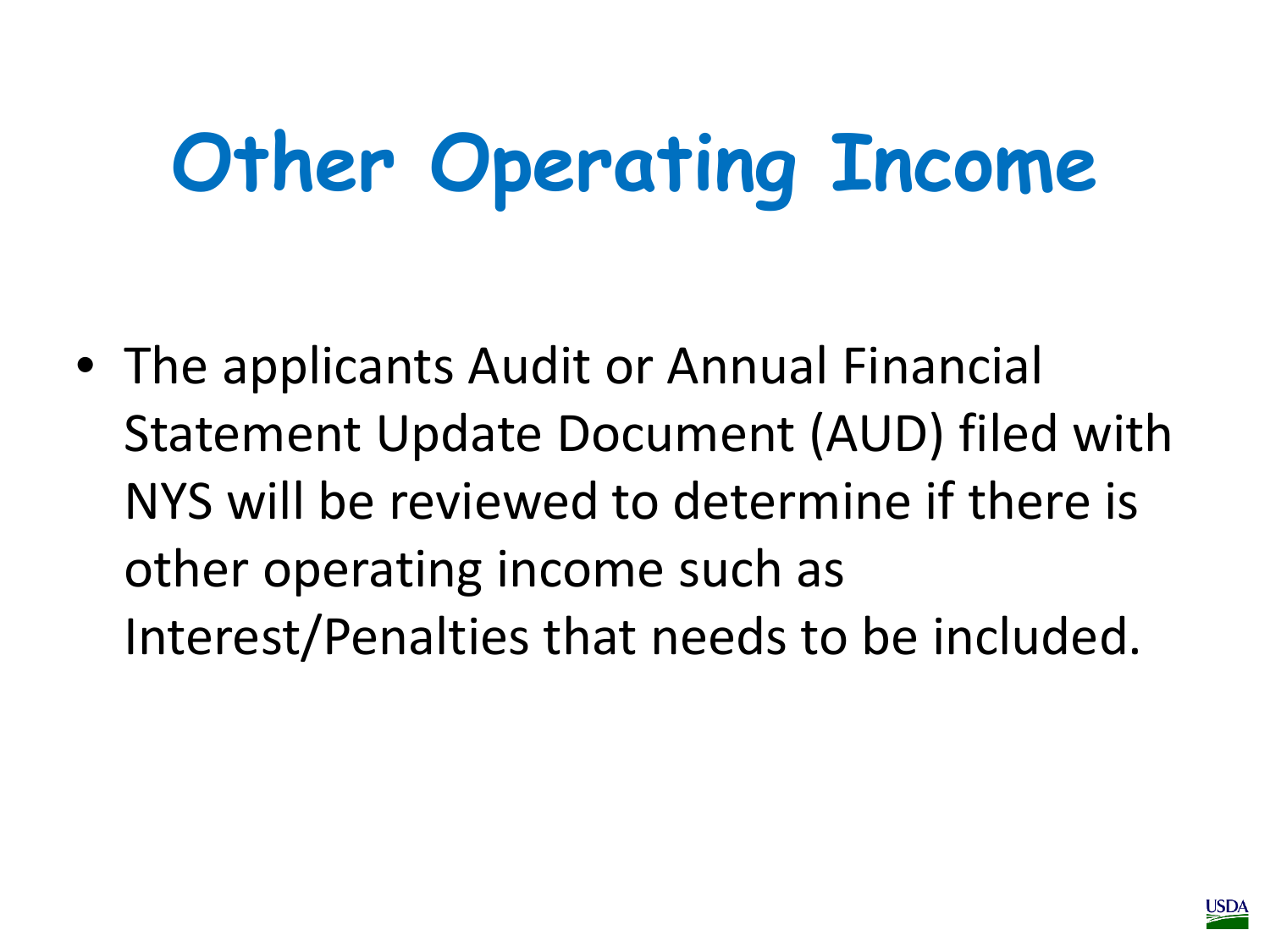## **Non-Operating Income**

• The applicants Audit or AUD will be reviewed to determine if there is any non-operating income such as Interest/Dividends that needs to be included.

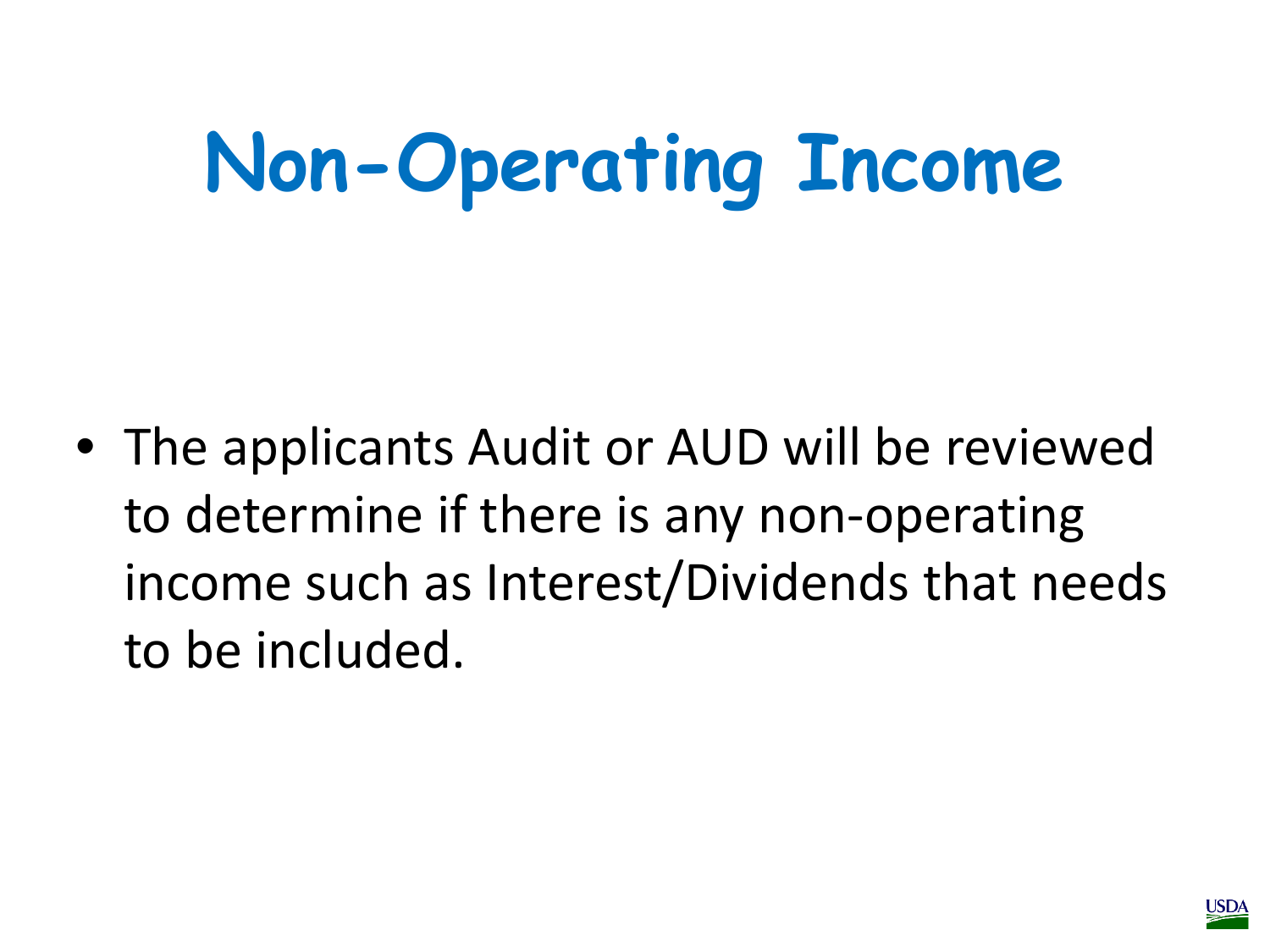## **Operation & Maintenance (O&M)**

- The proposed O&M expenses (less Interest & Depreciation) need to be itemized.
- The O&M expenses should be realistic.
- For existing Districts or Villages, the O&M expenses will be compared to previous years actual operating expenses.

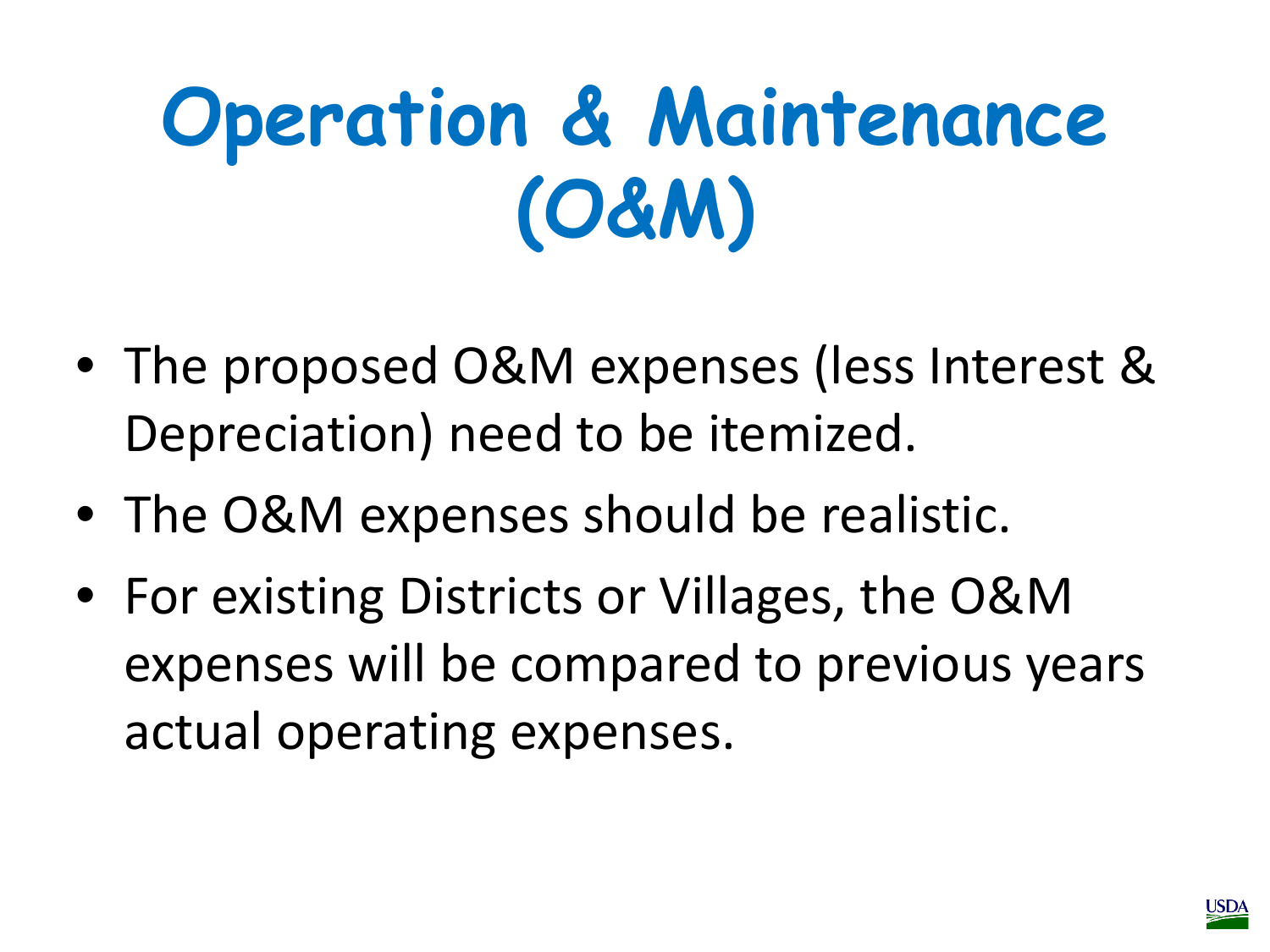**Replacement Reserves-Short Lived Assets (SLA)**

- Does not include items that are budgeted in O & M as normal repairs or maintenance.
- Breakdown into 5, 10 or 15 year replacement.
- The items should be realistic and supported by the replacement schedule in the preliminary engineering report .

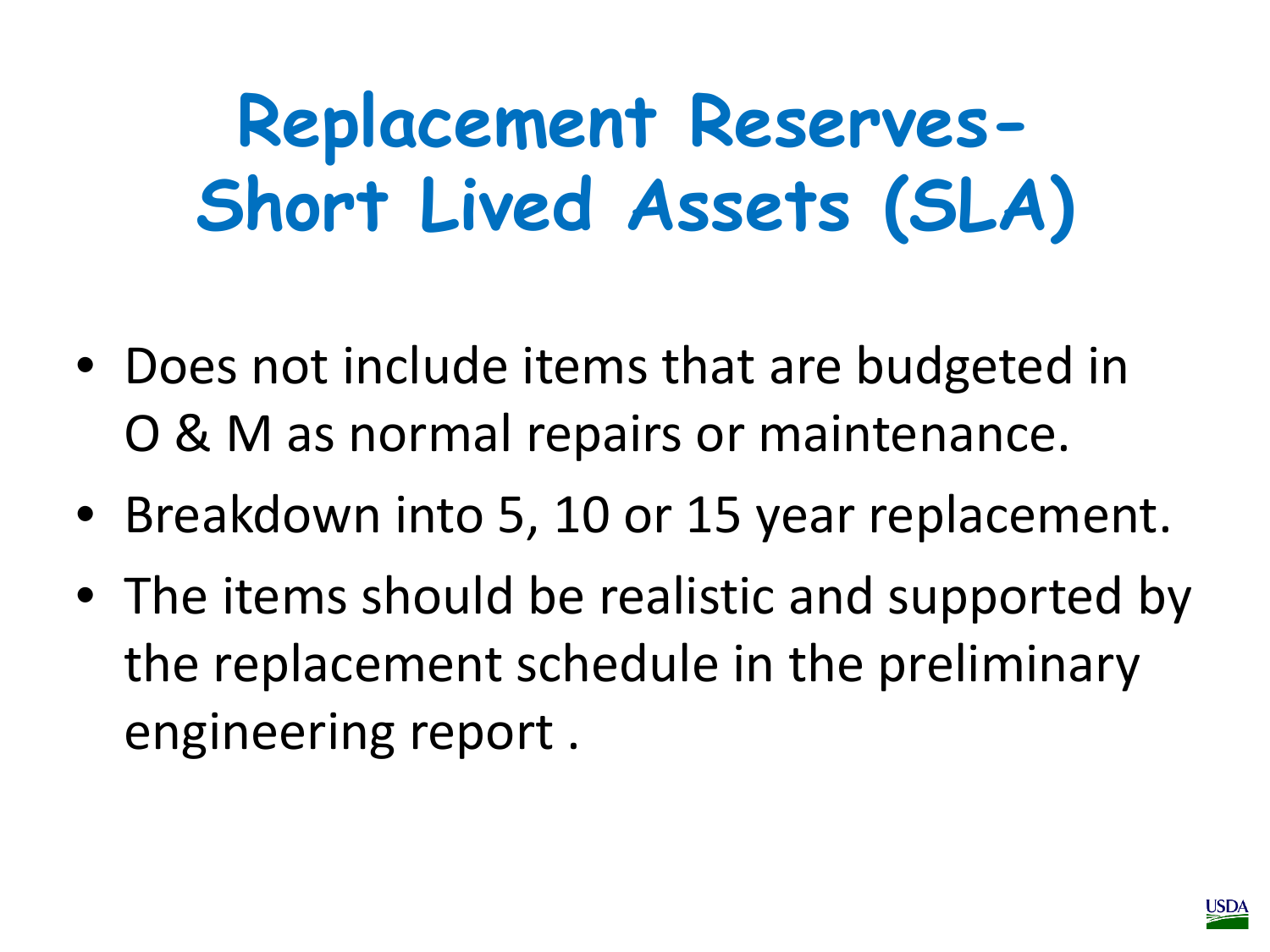## **Commercial Credit**

• Applicants must certify in writing and the Agency shall determine and document that the applicant is unable to finance the proposed project from their own resources or through commercial credit at reasonable rates and terms.

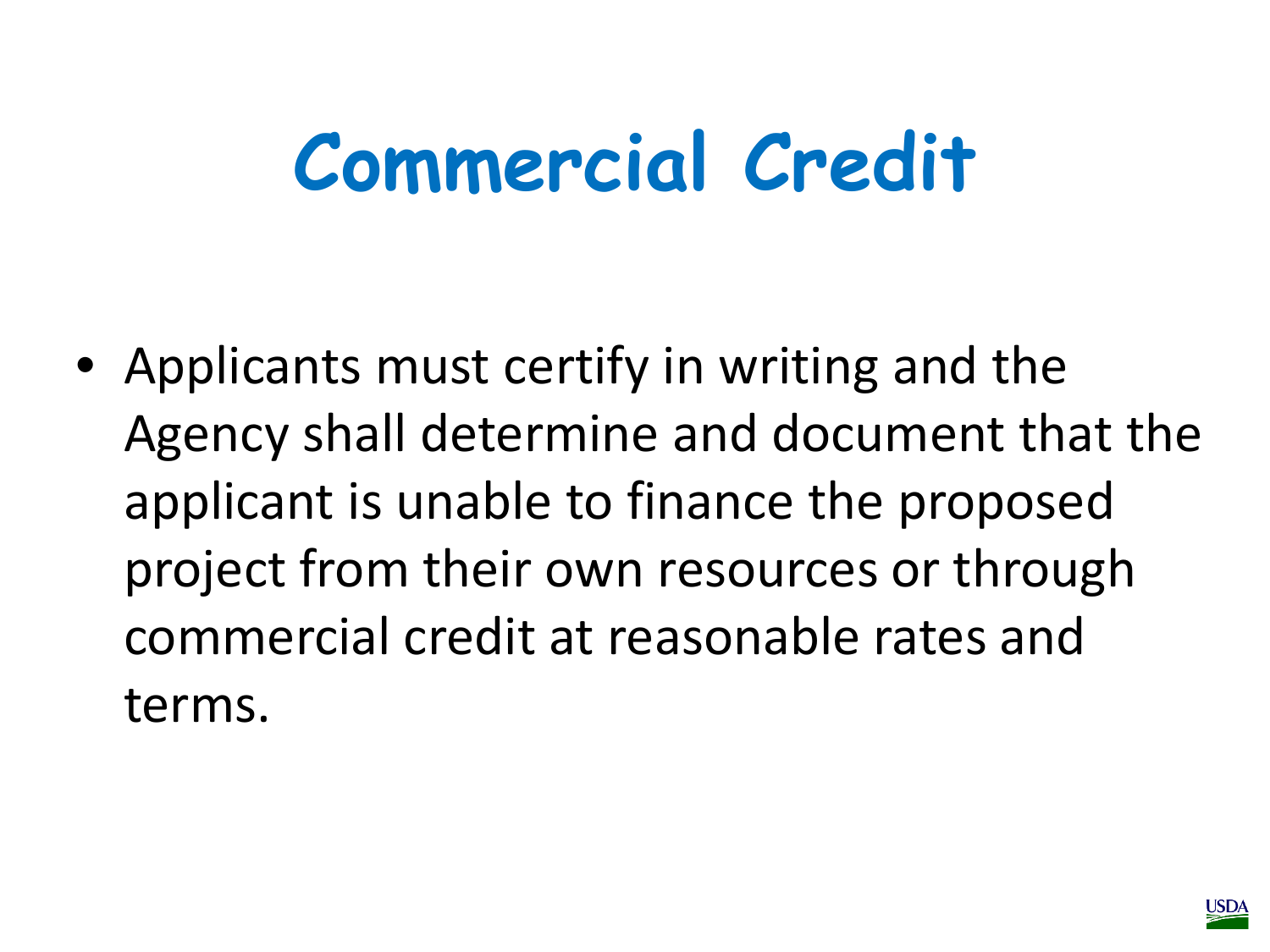## **Debt Service & Reserve**

- Existing Debt Service for the water or sewer facility will be included. For Towns only the water or sewer debt for that district will be included. For Villages all water or sewer debt will be included.
- Proposed Debt Service for other loans such as co-funding with EFC will be included.

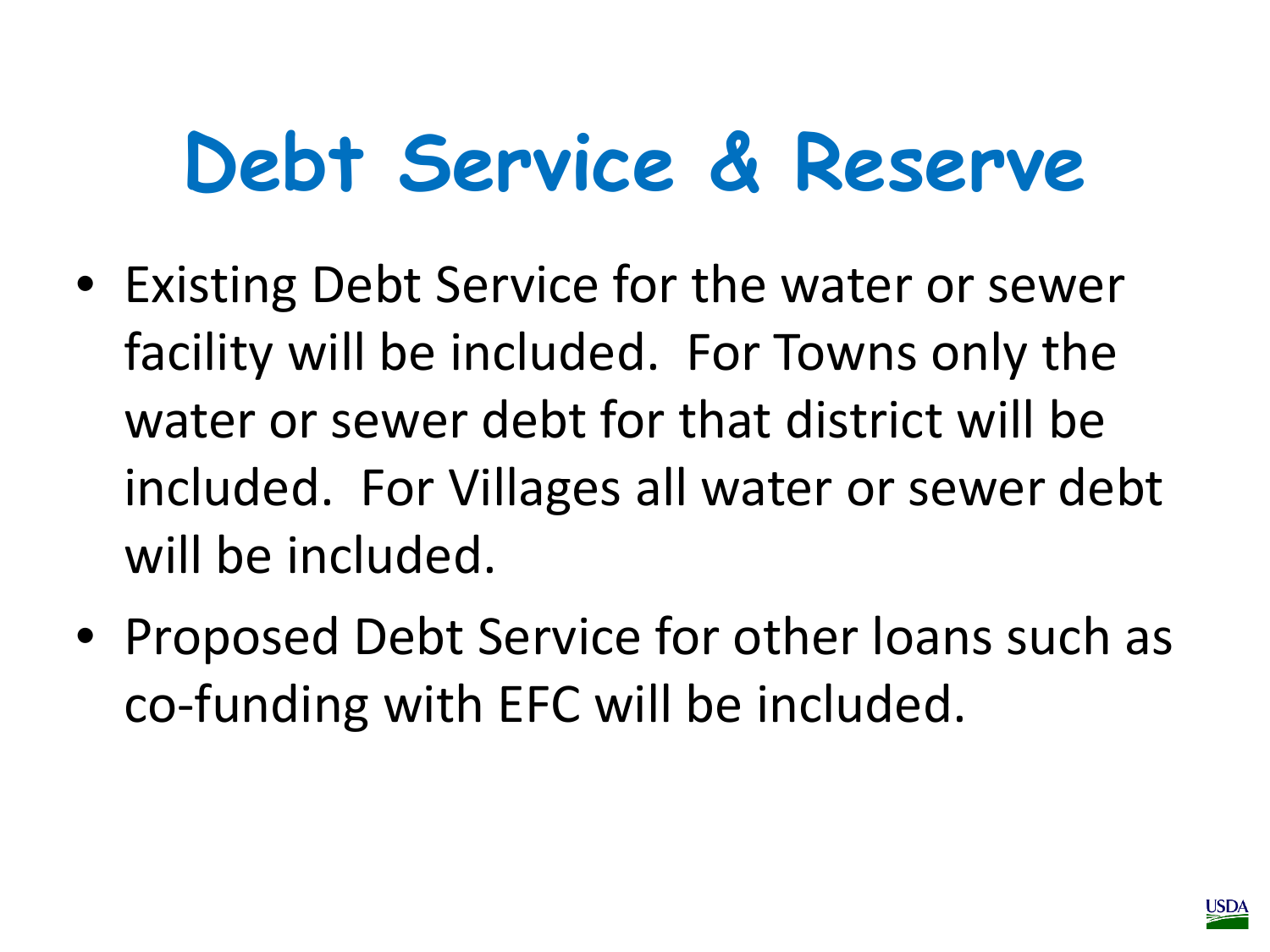## **Project Costs**

- Obtained from the preliminary engineering report or addendum.
- The Form E should match the PER.
- The project cost should be rounded to the nearest thousand

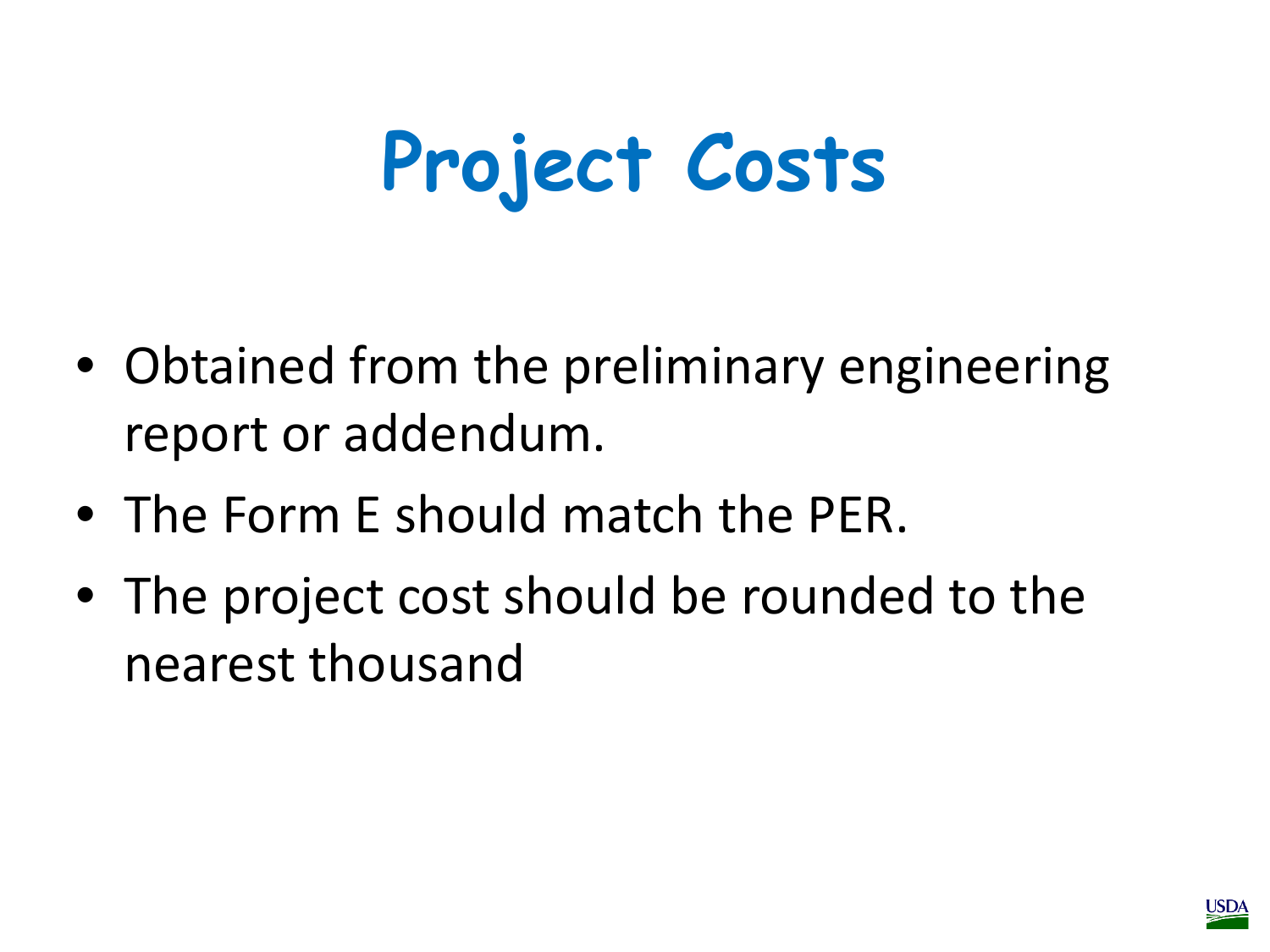#### **Contribution Connection/Tap Fees**

- This should be included in the preliminary engineering report.
- Any net income from connection fees will be contributed to the project cost and reduce the amount of RD funds needed.

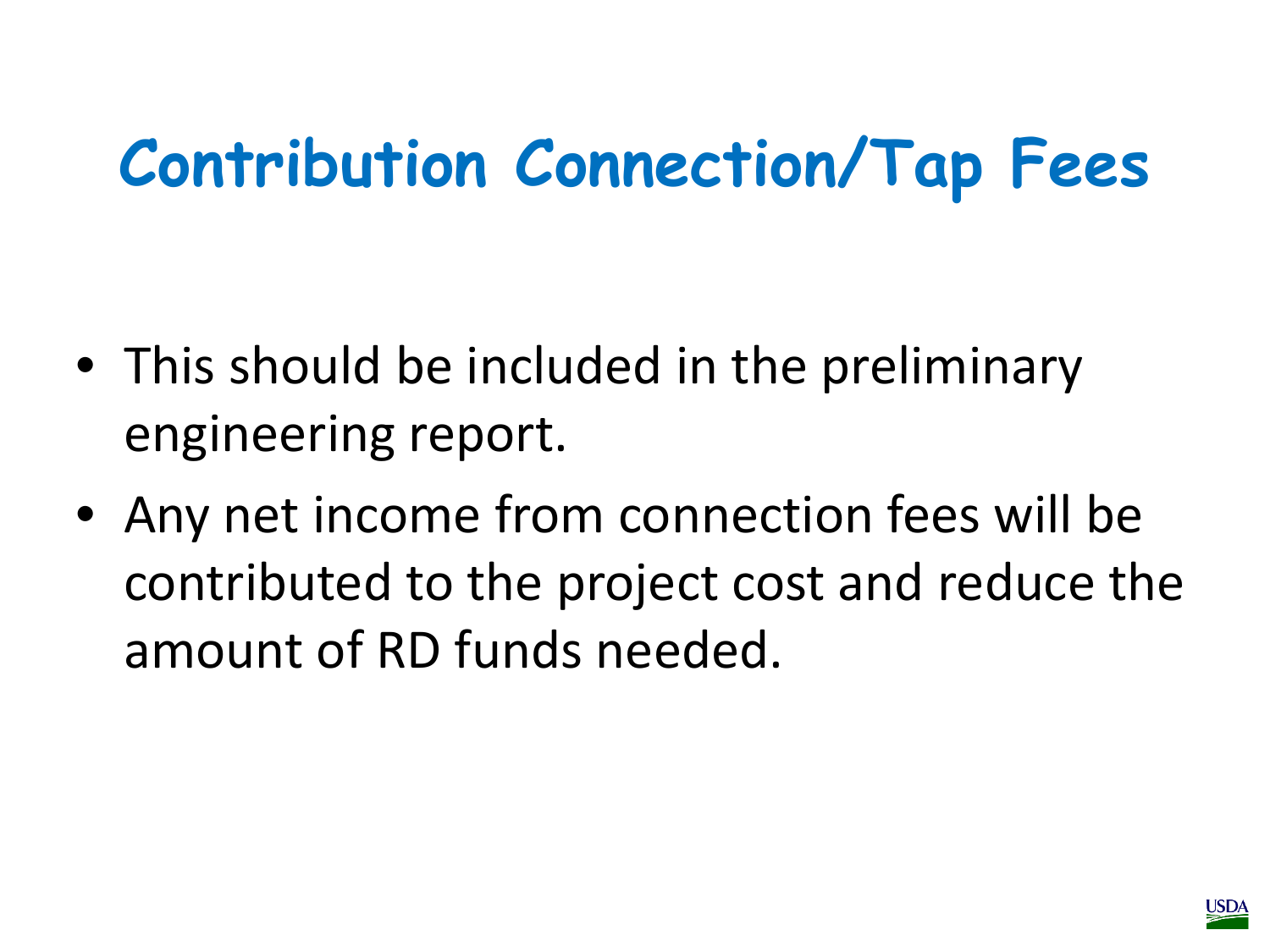# **Applicant Contribution**

- Based on the latest AUD or Audit along with a current Balance Sheet
- Capital Reserve or Enterprise Funds must be identified
- Unrestricted excess cash is required to be used towards project cost

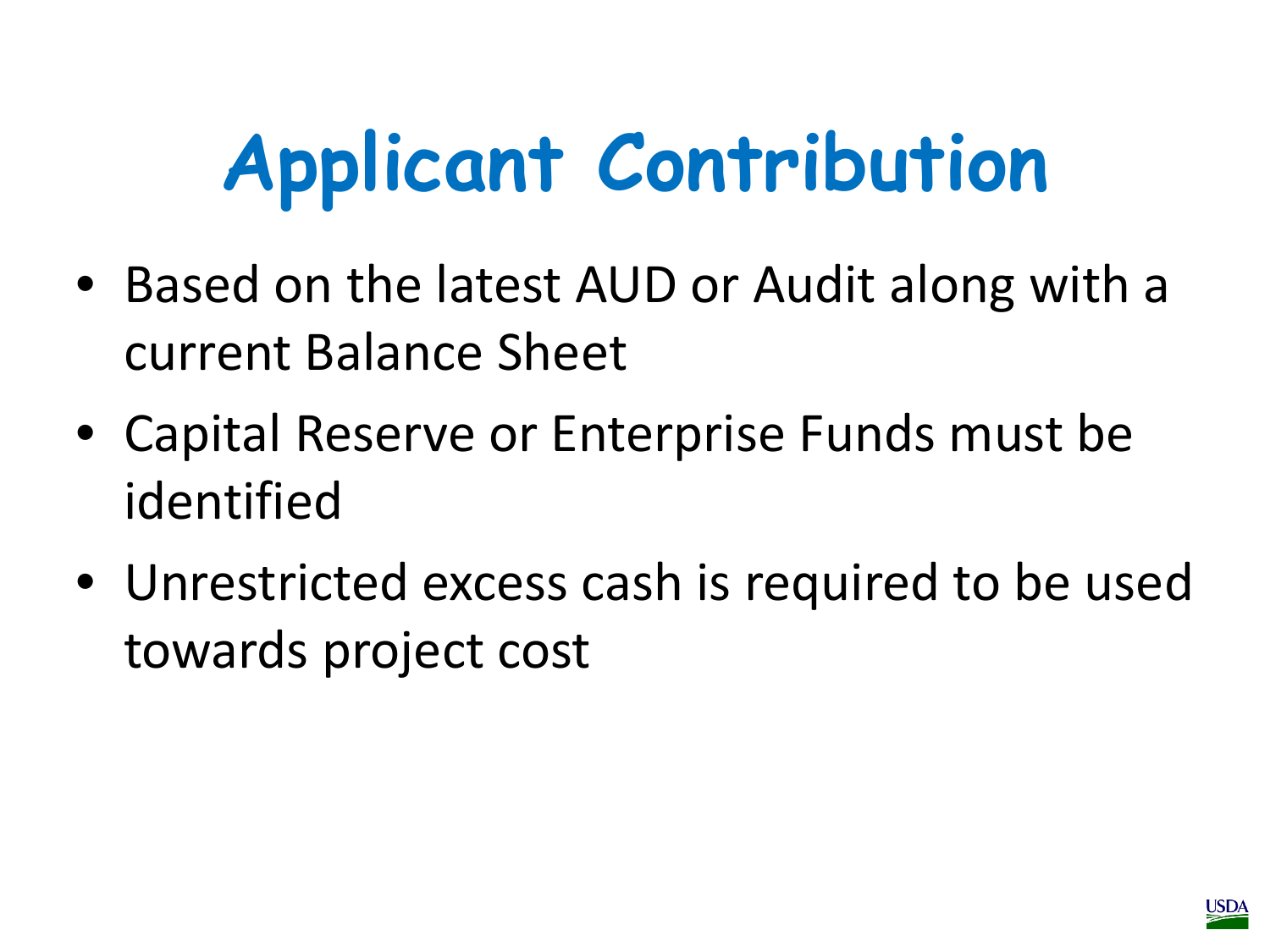# **Other Funding Sources**

- Any proposed other funding sources should be identified in the preliminary engineering report.
- Other funding will reduce the demand for loan and grant from RD

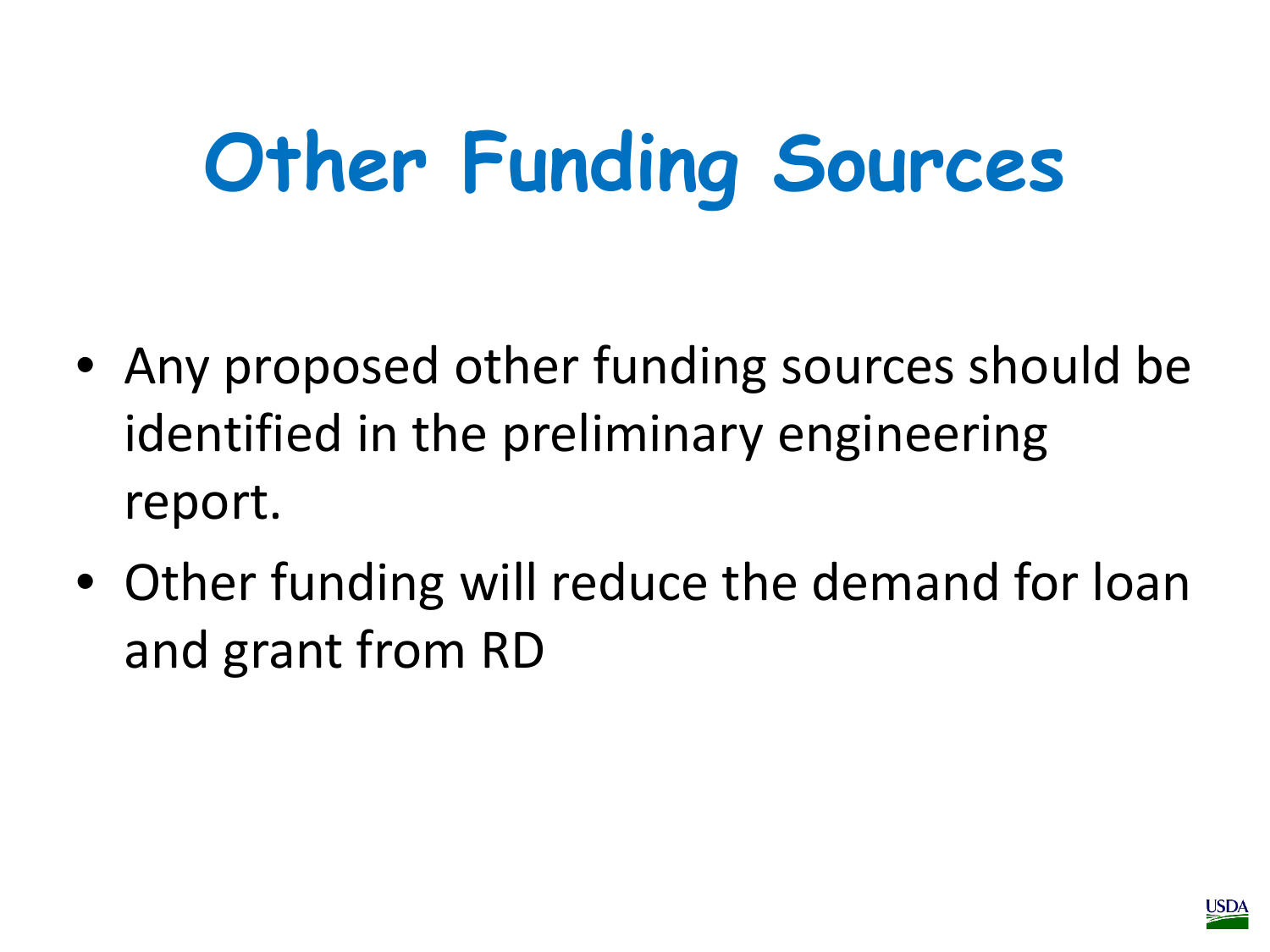## **LOAN DETERMINATION**

- All applicants can afford 100% loan if you raise the rates high enough.
- Our goals and objectives are to start with a reasonable user rate comparable to similar systems, maximize loan, and only put enough grant funds in to achieve positive cash flow.

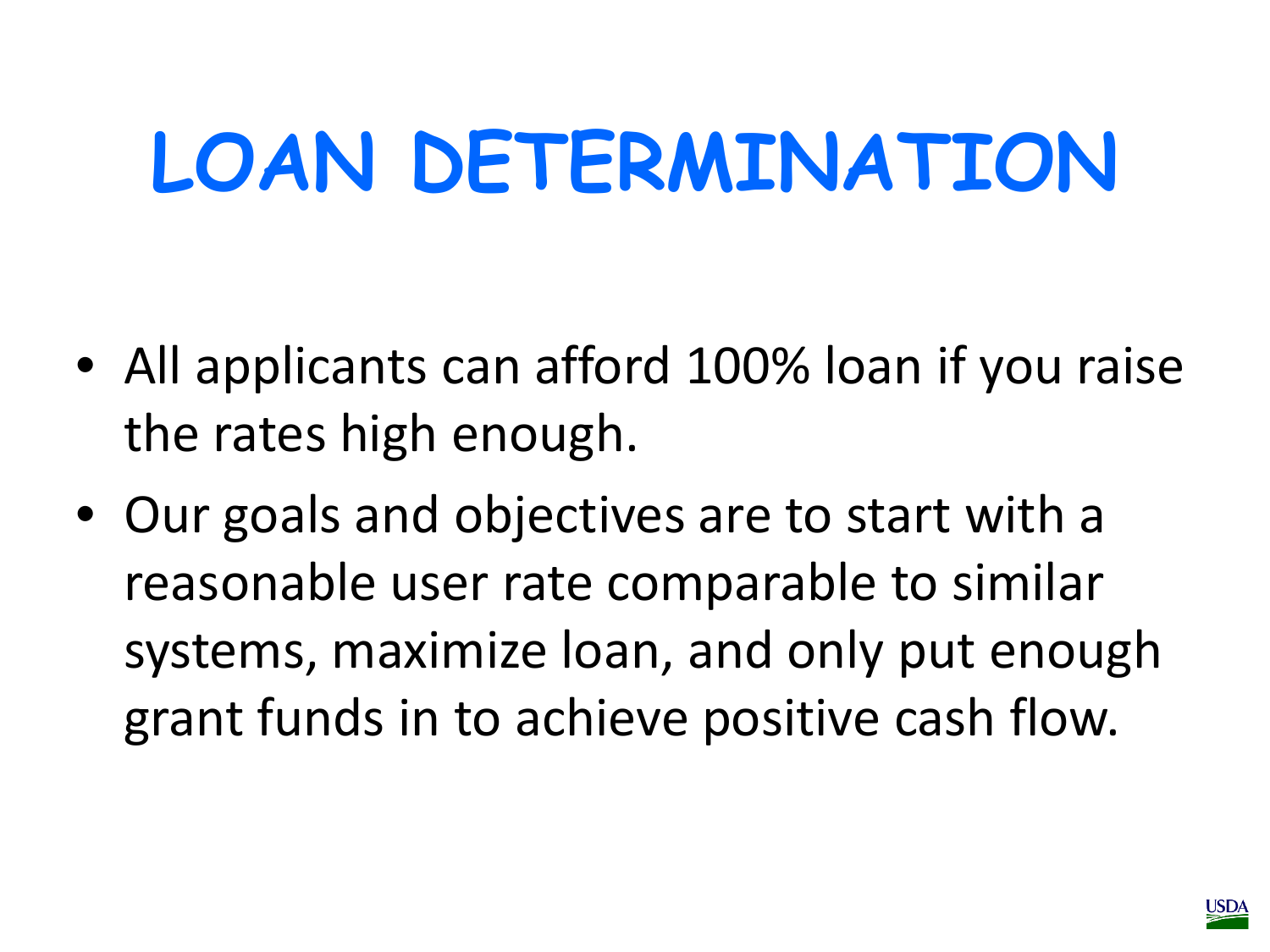## **Similar Systems**

- A minimum of three similar systems must be used.
- RUS Instruction 1780.10 (b) states grant funds may not be used to reduce EDU costs to a level less than similar system cost.

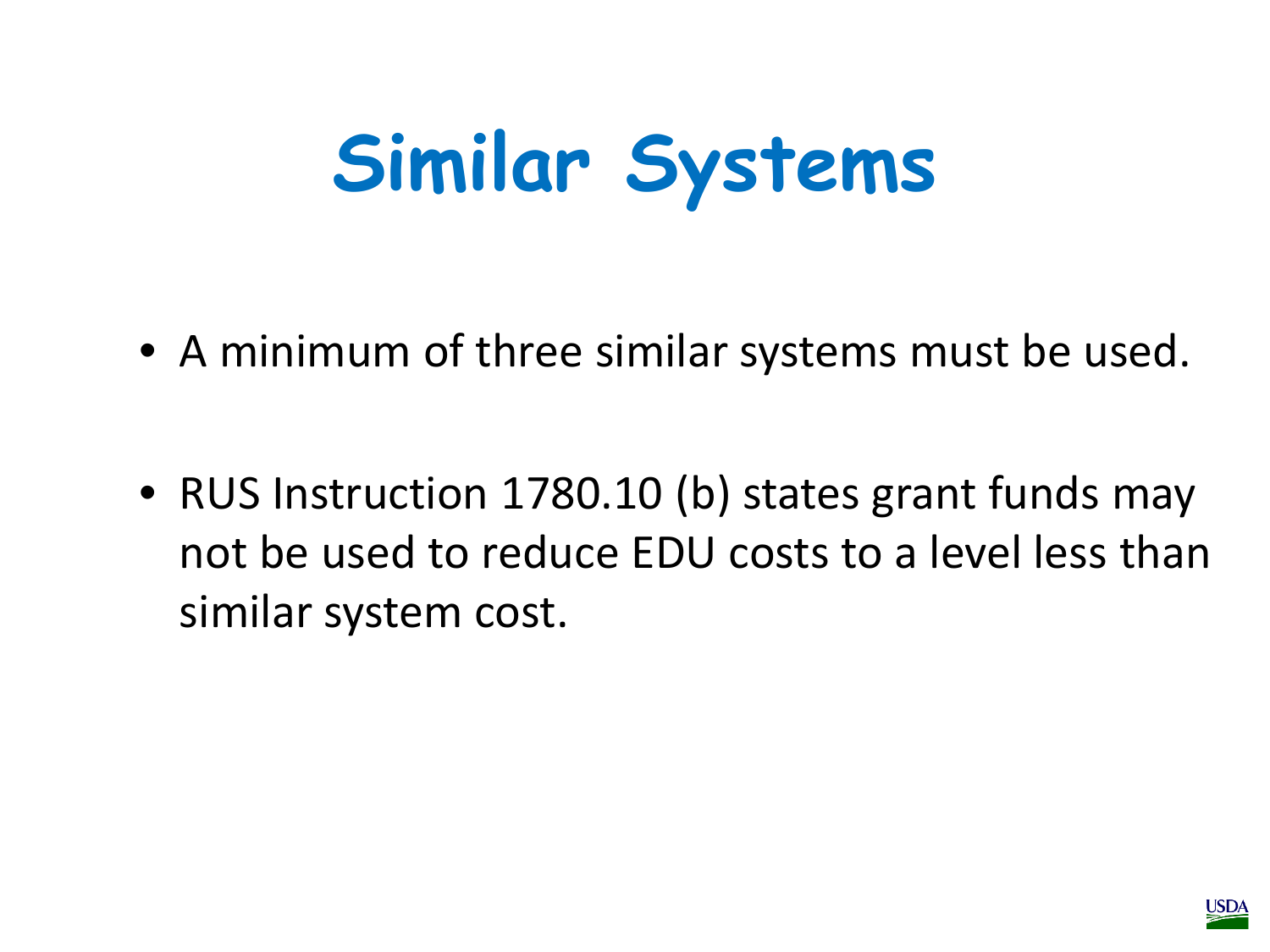## **Estimating Target Cost Per EDU for Villages**

| <b>MHI</b>       | % of MHI | <b>Monthly Cost/EDU</b> | <b>Annual Cost/EDU</b> |
|------------------|----------|-------------------------|------------------------|
| \$25,000 or less | 1.1%     | \$23.00                 | \$280                  |
| \$30,000         | 1.15%    | \$28.80                 | \$350                  |
| \$35,000         | 1.2%     | \$35.00                 | \$420                  |
| \$40,000         | 1.25%    | \$41.70                 | \$500                  |
| \$45,000         | 1.3%     | \$48.80                 | \$590                  |
| \$50,000         | 1.35%    | \$56.30                 | \$680                  |
| \$55,000         | 1.4%     | \$64.20                 | \$770                  |
| \$60,000 or more | 1.5%     | \$75.00                 | \$900                  |

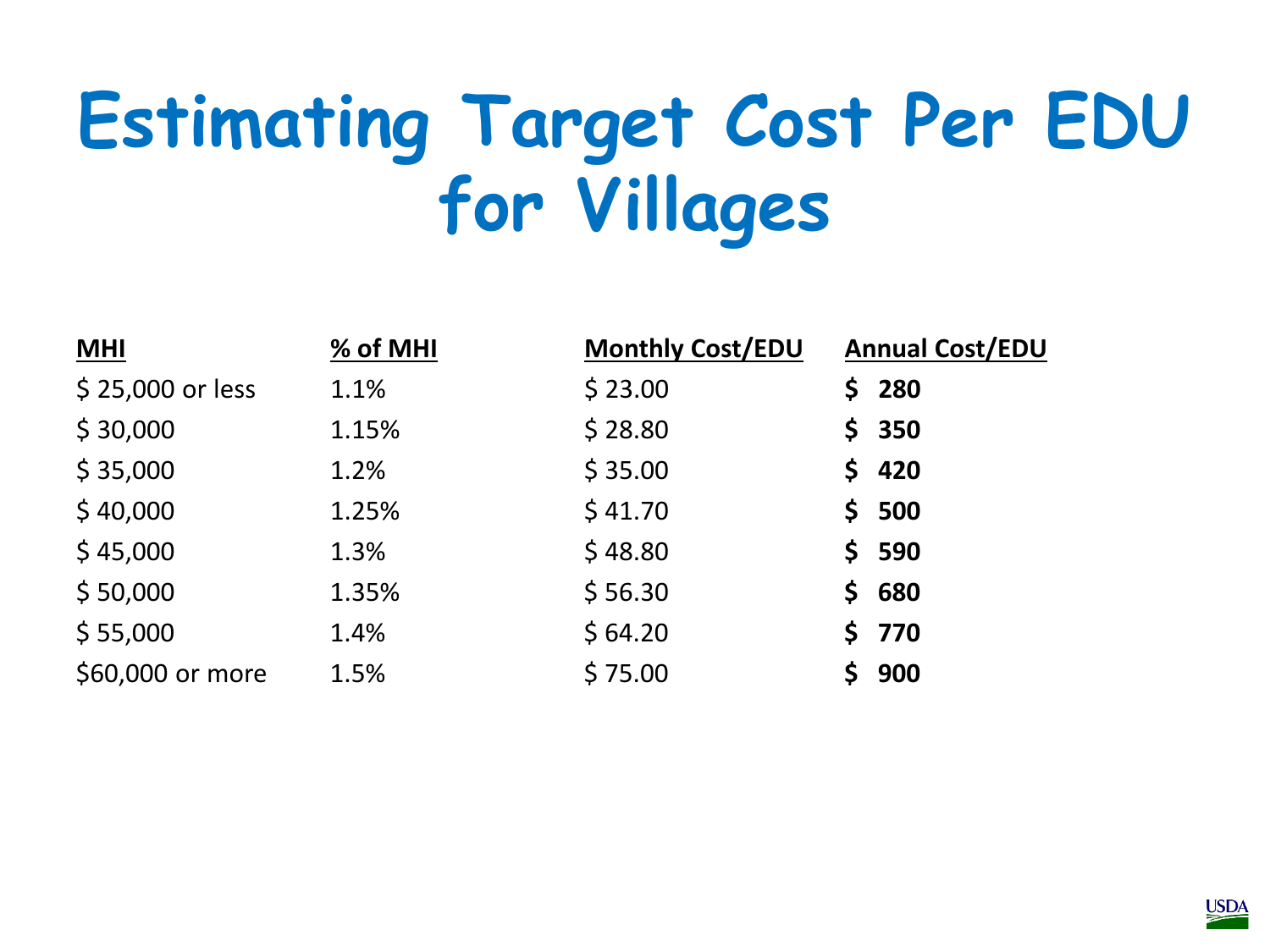#### **Estimating Target Cost Per EDU for Towns**

| ML               | % of MHI | <b>Monthly Cost/EDU</b> | <b>Annual Cost/EDU</b> |
|------------------|----------|-------------------------|------------------------|
| \$25,000 or less | 1.35%    | \$28.20                 | \$340                  |
| \$30,000         | 1.4%     | \$35.00                 | \$420                  |
| \$35,000         | 1.45%    | \$42.30                 | \$510                  |
| \$40,000         | 1.5%     | \$50.00                 | \$600                  |
| \$45,000         | 1.55%    | \$58.20                 | \$700                  |
| \$50,000         | 1.6%     | \$66.70                 | \$800                  |
| \$55,000         | 1.65%    | \$75.70                 | \$910                  |
| \$60,000 or more | 1.7%     | \$85.00                 | \$1,020                |

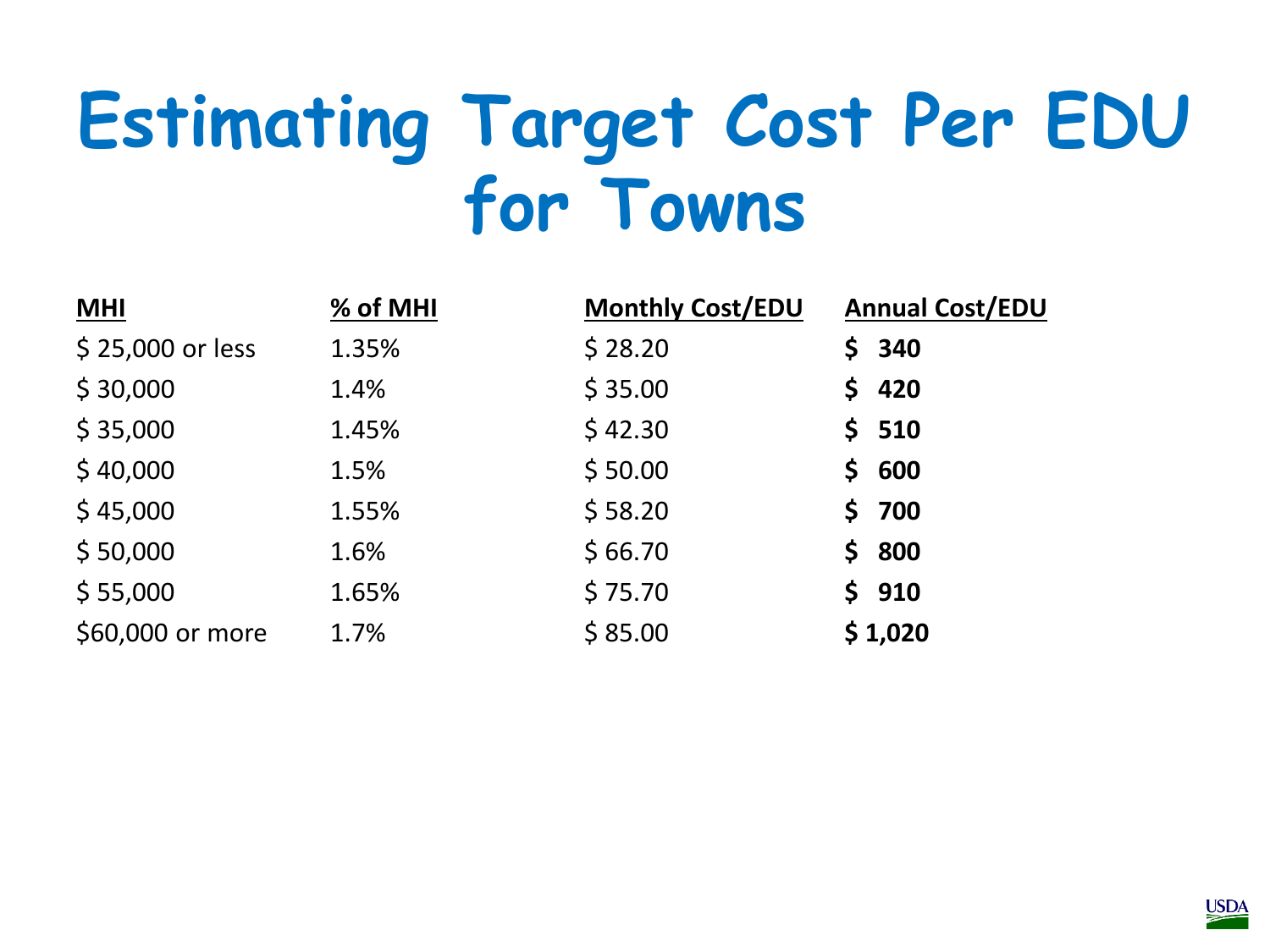#### Determining Interest Rate

| <b>MHI of Service</b><br>Area Per 2010<br><b>Census Data</b> | <b>Meets Criteria for</b><br><b>Health or Sanitary</b><br><b>Concern</b> | <b>Interest Rate</b>     | <b>Maximum</b><br><b>Percentage of</b><br><b>Grant Eligibility</b> |
|--------------------------------------------------------------|--------------------------------------------------------------------------|--------------------------|--------------------------------------------------------------------|
| $<$ \$45,506                                                 | Yes                                                                      | <b>Poverty Rate</b>      | 75%                                                                |
| $<$ \$45,506                                                 | <b>No</b>                                                                | <b>Intermediate Rate</b> | 45%                                                                |
| \$45,506 to<br>\$56,882                                      | N/A                                                                      | <b>Intermediate Rate</b> | 45%                                                                |
| $>$ \$56,882                                                 | N/A                                                                      | <b>Market Rate</b>       | 0%                                                                 |

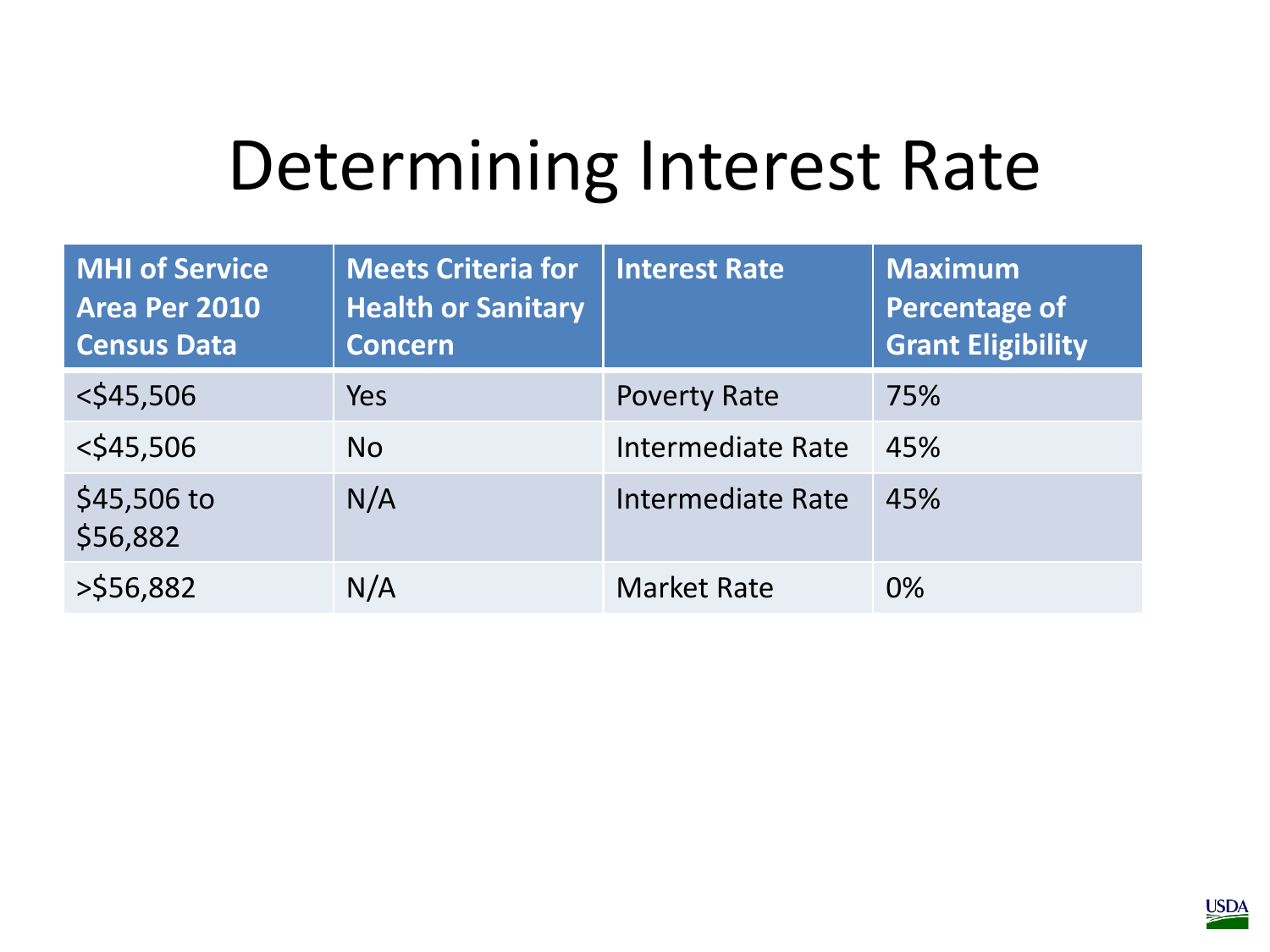## **Maximum W&W Grant Amount**

- Cannot exceed the actual cash flow needs based on reasonable user rates, or the maximum percentage (45% or 75%) of eligible project cost, whichever is less.
- Grant funds may be further limited subject to the availability of funding.

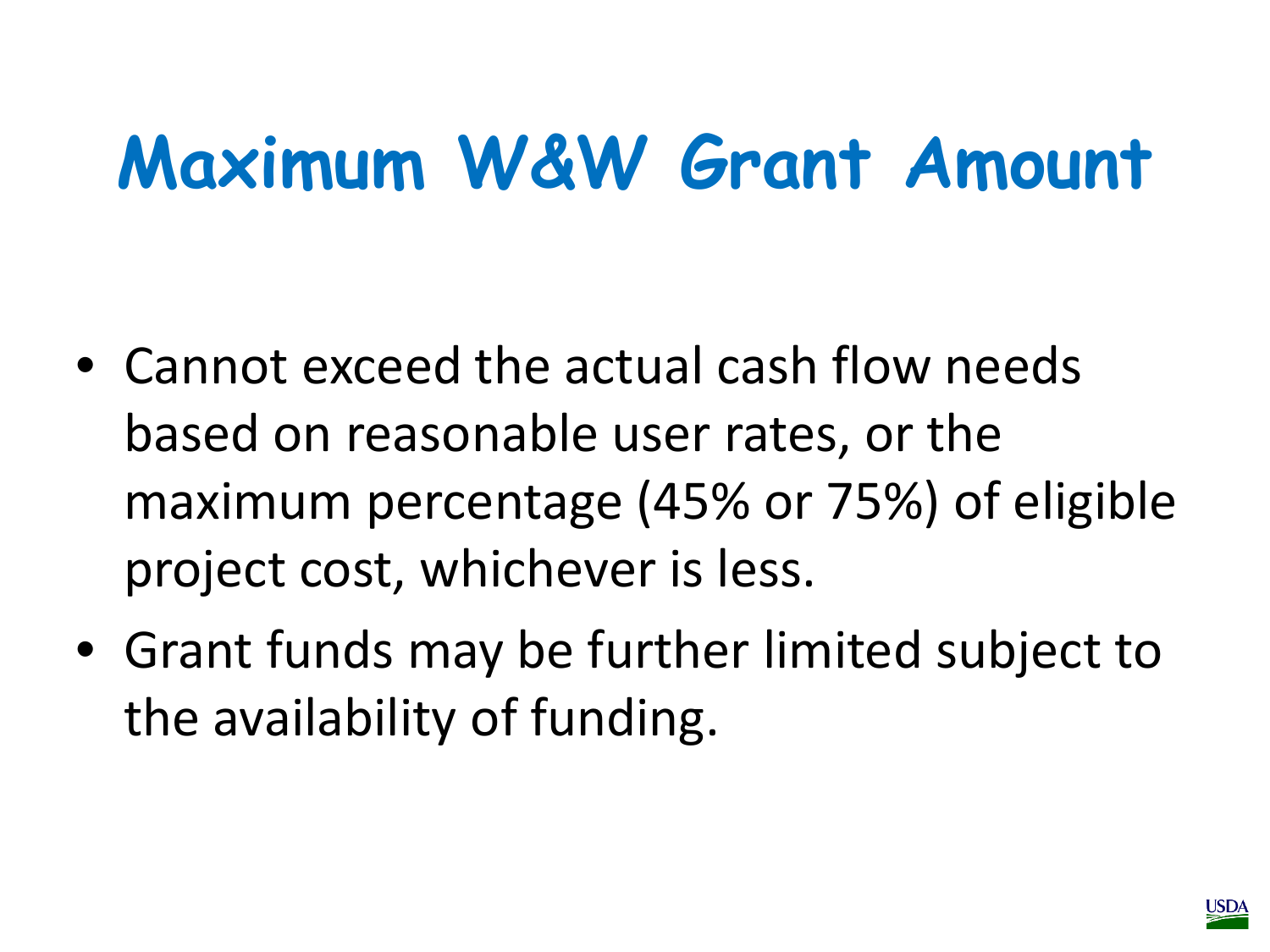## **Current Maximum Grants**

- Qualifies for Poverty Rate = 75% of total eligible project cost up to a maximum \$750,000 grant
- Qualifies for Intermediate Rate = 45% of total eligible project cost up to a maximum \$500,000 grant
- MHI over \$56,882 = No grant eligibility per regulations